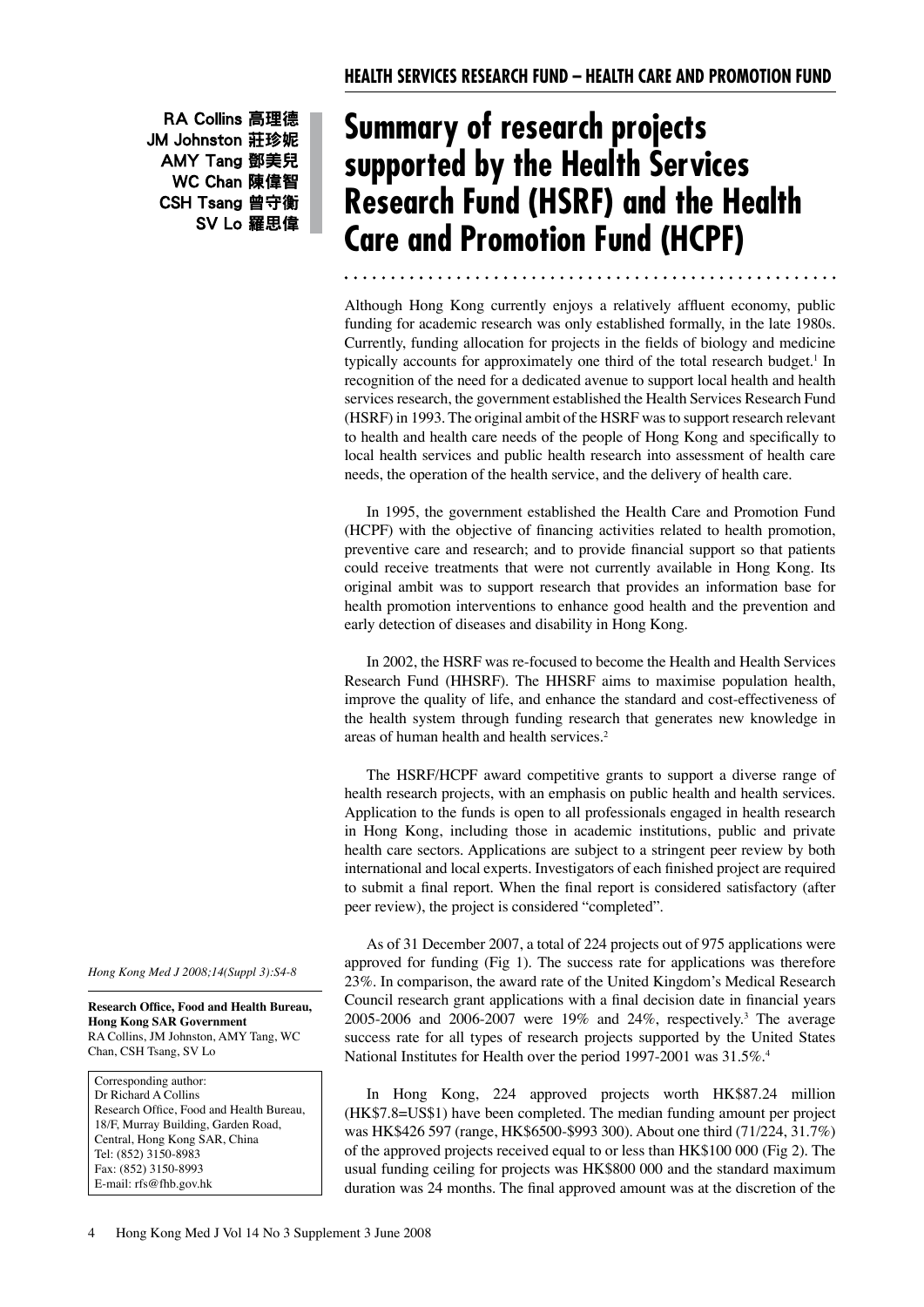

**Fig 1. Outcome of combined research grant applications submitted to the Health Services Research Fund (1994-2001), and Health Care and Promotion Fund (1996-2001)** 



**Fig 2. Distribution of approved funds by grant size** 

Research Council.

 grant applications (203/224, 90.6%) were based at tertiary academic institutions (Table). Principal applicants based at public hospitals supported by the Hospital Authority constituted the second largest group (14/224, 6.3%). The majority of principal applicants of approved research

 Principal applicants based in private companies submitted few applications but had the highest funding success rate of any group (4/11, 36.4%).

 important. A key step in this process is to determine the distribution of research funding across all types of research A coherent approach to funding health research is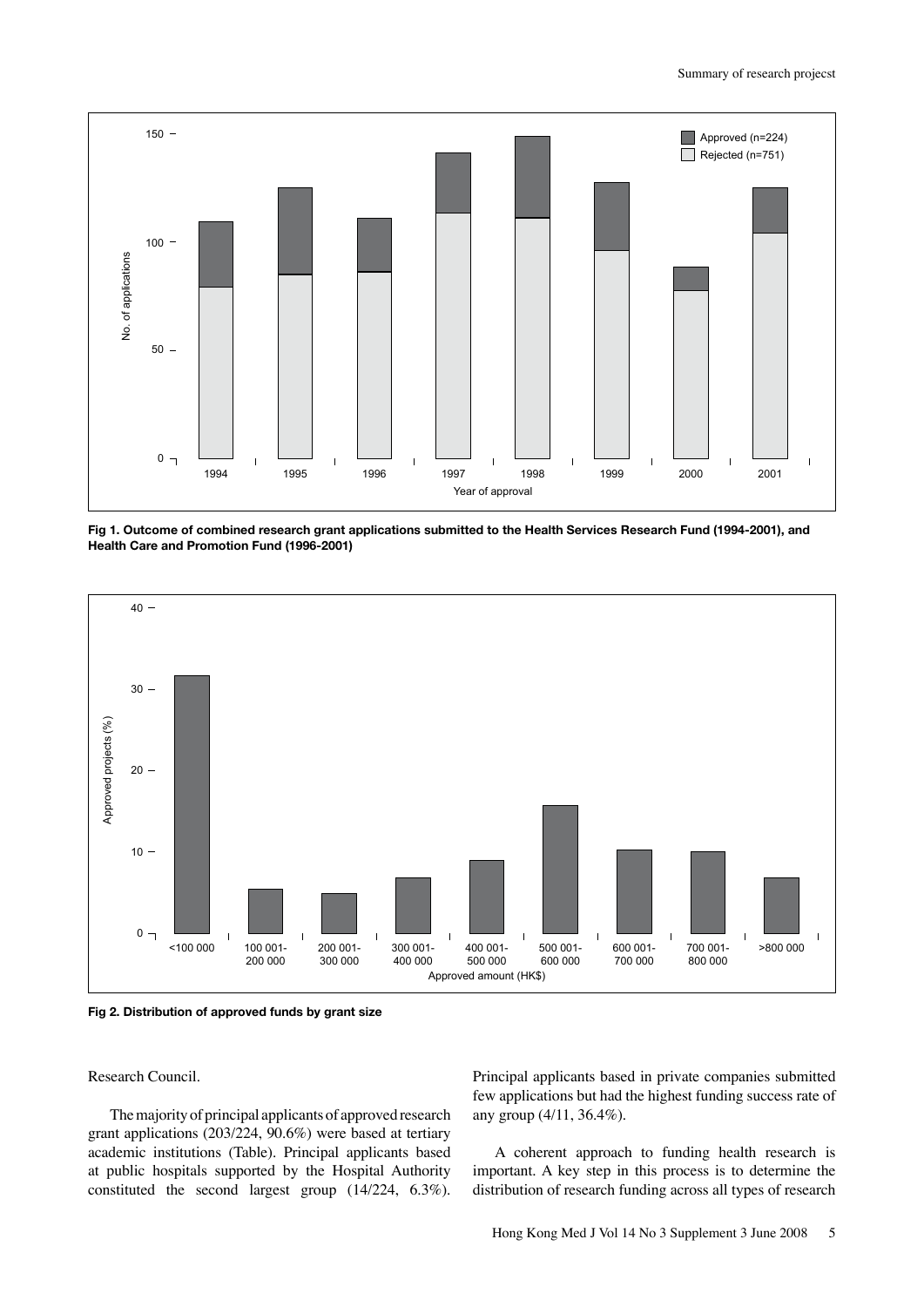| Institution            | Universities | <b>Hospital Authority</b> | Non-governmental<br>organisations | Private companies | Department of<br>Health |
|------------------------|--------------|---------------------------|-----------------------------------|-------------------|-------------------------|
| Applications submitted | 826          | 112                       |                                   |                   |                         |
| Applications approved  | 203          |                           |                                   |                   |                         |
| Success rate (%)       | 24.6         | 12.5                      | 14.3                              | 36.4              |                         |





### **Fig 3. Distribution of spending by research activity**

**Underpinning Research:** Research that underpins investigations into the cause, development, detection, treatment and management of diseases, conditions and ill health

**Aetiology:** Identifcation of determinants that are involved in the cause, risk or development of disease, conditions and ill health **Prevention of Disease and Conditions, and Promotion of Well-Being:** Research aimed at the primary prevention of disease, condi-

tions or ill health, or promotion of well-being **Detection, Screening and Diagnosis:** Discovery, development and evaluation of diagnostic, prognostic and predictive markers and technologies

**Development of Treatments and Therapeutic Interventions:** Discovery and development of therapeutic interventions and testing in model systems and pre-clinical settings

**Evaluation of Treatments and Therapeutic Interventions:** Testing and evaluation of therapeutic interventions in clinical, community or applied settings

**Management of Diseases and Conditions:** Research into individual care needs and management of disease, conditions or ill health **Health and Social Care Services Research:** Research into the provision and delivery of health and social care services, health policy and studies of research design, measurements and methodologies

activity and all areas of health and disease. We used the approach developed by the United Kingdom Clinical Research Collaboration (UKCRC) to clarify funding distribution of HSRF/HCPF research grants.<sup>5</sup> The Health Research Classification System developed by the UKCRC is a two-dimensional analytical framework enabling research to be classified according to eight different types

 activity and all areas of health and disease. We used the of activity (Research Activity Codes) and according to one approach developed by the United Kingdom Clinical of 21 different areas of health or disease under investigation Research Collaboration (UKCRC) to clarify funding (Health Categories). The distribution of approved funds distribution of HSRF/HCPF research grants.<sup>5</sup> The Health according to research activity is shown in Figure 3. The Research Classification System developed by the UKCRC majority of approved funding (84.3%) supported research is a two-dimensional analytical framework enabling related to aetiology (36.7%), evaluation of treatments and research to be classified according to eight different types therapeutic interventions (29.1%), and health and social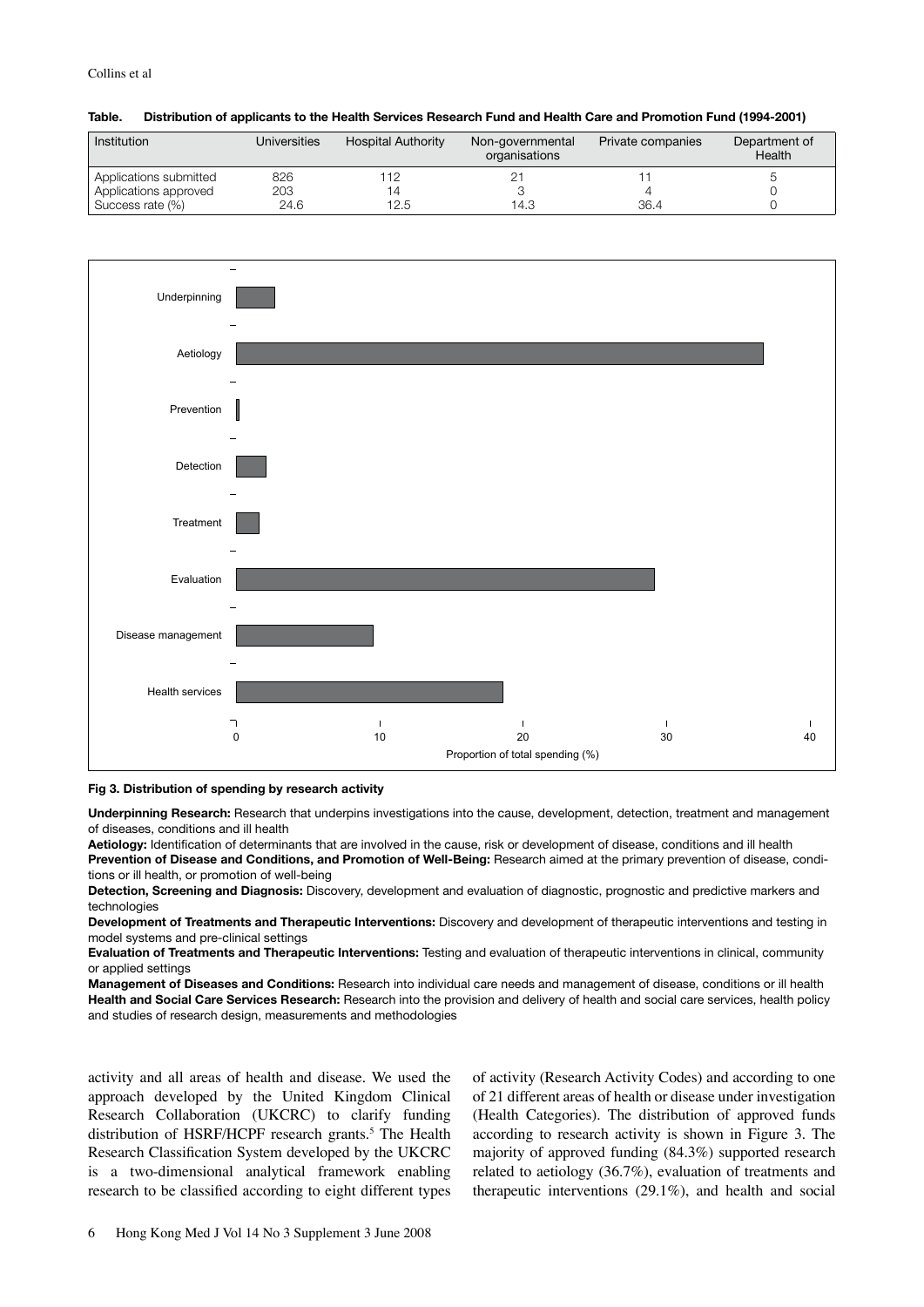

**Fig 4. Distribution of research spending by health category** 

care services research (18.5%).

is shown in Figure 4. In the period 1994 to 2001, the five most prominent areas of research were: generic health relevance (22.4%), musculoskeletal disorders (9.8%), respiratory diseases (8.9%), cancer (8.5%), and mental economies. health (8.1%). The health categories were based on the International Classification of Diseases and contained 21 **Conclusions** separate groupings that encompass all diseases, conditions and areas of health. Generic health relevance refers to research applicable to all diseases and conditions or to the general health and well-being of individuals.

by the funds has been described in detail elsewhere.<sup>6</sup> The distribution of research spending by health category Briefly, research supported by the funds has resulted in is shown in Figure 4. In the period 1994 to 2001, the five substantial outcomes as measured by a multi-level payback most prominent areas of research were: generic health framework and is comparable to the outcomes and impacts relevance (22.4%), musculoskeletal disorders (9.8%), of health research funds administered by other developed Specific outcomes and impact of research supported

 and areas of health. Generic health relevance refers to The HSRF and HCPF have supported a diverse array research applicable to all diseases and conditions or to the of health care related research in Hong Kong. Many of general health and well-being of individuals. the studies supported have had major impacts on health